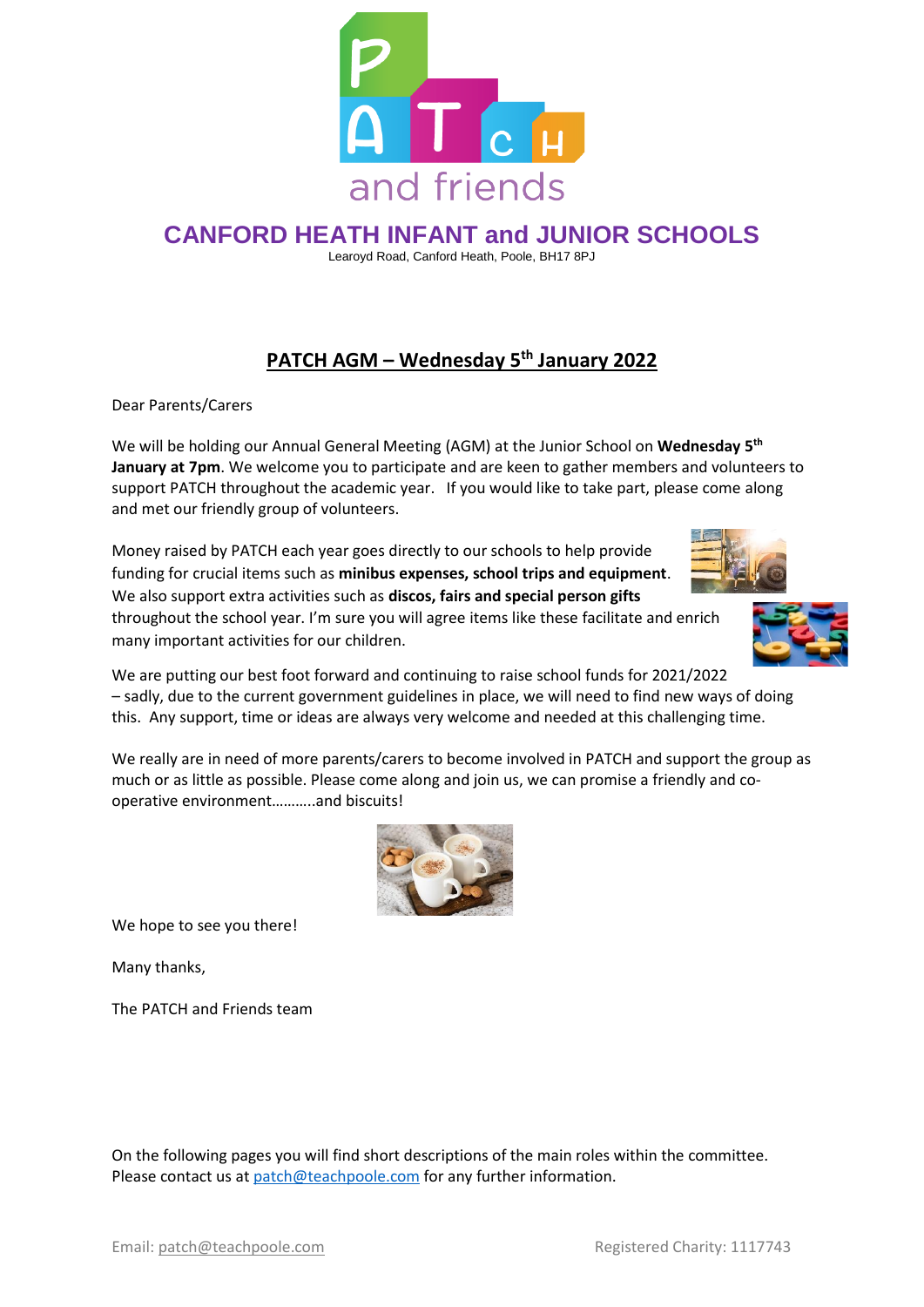

# **CANFORD HEATH INFANT and JUNIOR SCHOOLS**

Learoyd Road, Canford Heath, Poole, BH17 8PJ

### **CHAIRPERSON**

Main duties:

- Provide leadership
- Set the agenda for meetings
- Get to know members of the committee
- Run meetings in an efficient and timely manner ensuring that everyone is able to contribute
- Agree a date for the next meeting
- Welcome and involve new members
- Write the annual report in cooperation with the Secretary
- Sign cheques for the PTA with one other committee member

#### **VICE CHAIR**

Main duties:

- 1. To chair meeting in the absence of the Chair
- 2. To draw up annual PTA programme in consultation with the Chair.
- 3. To prepare meeting agendas by consulting with the PTA Chair.
- 4. To welcome and involve other parents into the PTA.

5. To lead parent and wider school community engagement in PTA (class representatives, use of local contacts and skills).

6. To prepare with the Chair the PTA annual report for the Annual General Meeting.

#### **SECRETARY**

Main duties:

- Deal with correspondence
- Arrange meetings
- Prepare and distribute agendas
- Take the minutes of meetings, type them up and distribute them
- Ensure that enough committee members are present to make the meeting quorate
- Sign cheques as required
- Write the annual report with the Chair
- Preparation and distribution of newsletters and other communications to parents
- Preparation of publicity flyers, posters, tickets, etc. for events